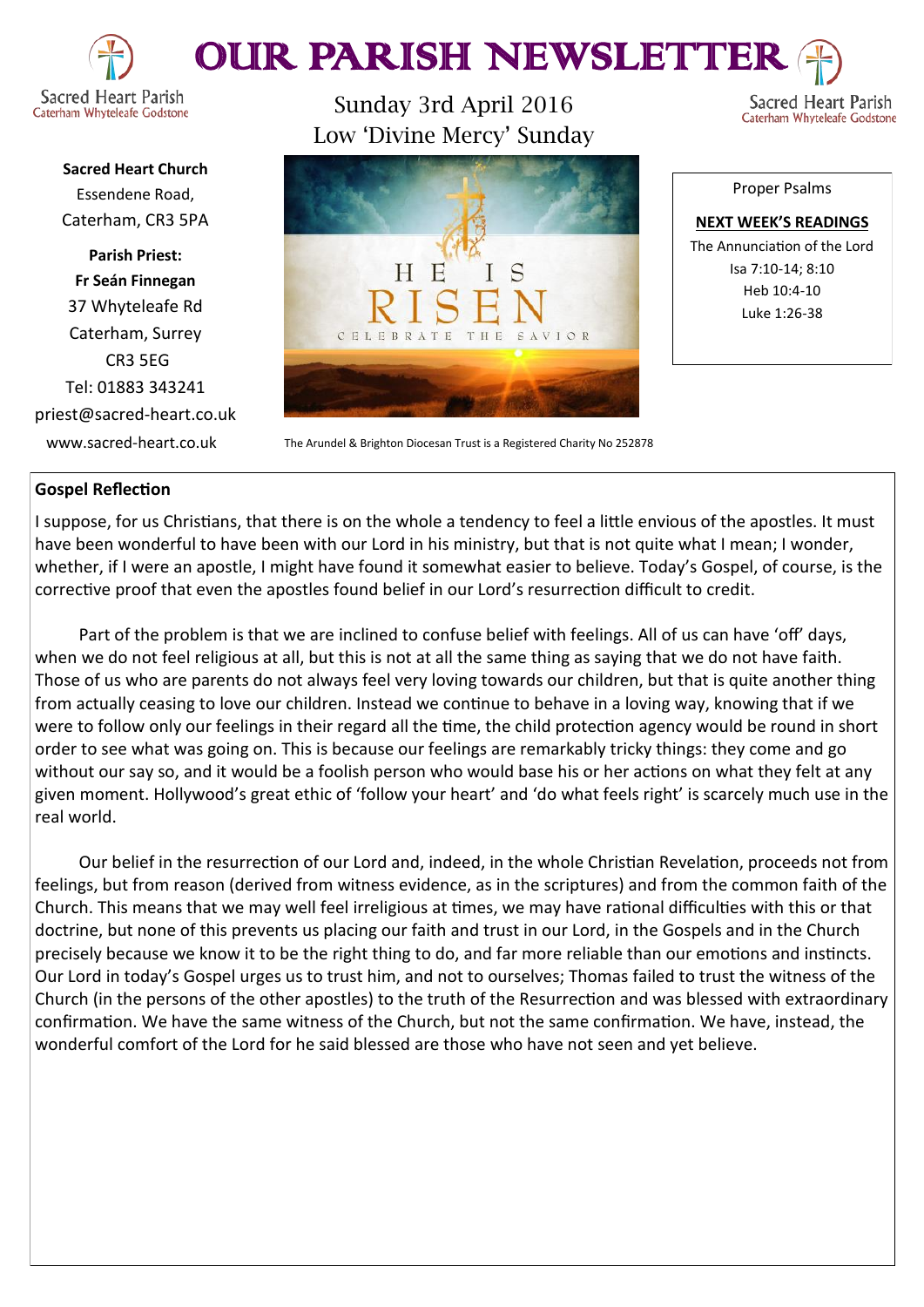

Journey of Faith will meet again on 20th April 2016. Enjoy the Easter Holidays.

# **Day of Reflection for Extraordinary Ministers of Holy Communion:**

Led By Bishop Richard, the day includes Theological and Practical talks, Eucharistic Adoration and Mass. Taking place at two venues, St Dunstan's Woking on Sat 16th April, and repeated at St Wilfrid's, Burgess Hill, on Sat 1st October. Both run from 11 am to 4 pm. Bring a packed lunch. Booking essential - contact Ruth Gerun t: 01293 651164 e: ruth.gerun@dabnet.org

## *Evening of Reflection for Young People with Bishop*

*Richard:* As part of the Year of Mercy, Bishop Richard is inviting young people for an evening of reflection. The next evening will be on *Sunday April 24th* at Christ the Prince of Peace Church, Weybridge, 6pm to 9pm. The evening will include an experience of Lectio Divina led by Bishop Richard. There will be live music as well as stalls and interactive activities. We expect that young people coming will be coming as part of an organised group with a responsible adult, however young people who want to come along by themselves are invited to get in touch with Jack Regan at DABCEC.

Full details (including a Risk Assessment and programme) are available at yaab.co.uk

## **Grandparents' Annual Pilgrimage**:

On Saturday, 28th May at the Shrine of Our Lady of Consolation, West Grinstead, which has one of the four Holy Doors for this Diocese. The day will run from 11 am, and close with Mass at 3 pm. Coffee and tea will be provided but please bring a packed lunch. To register your interest in attending please contact the M & FL secretary [rosie.read@dabnet.org](mailto:rosie.read@dabnet.org?subject=grandparents%20pilgirmage%20May) - 01293 651161.

### **ADORE (Alton Day Of Renewal) – Saturday 23rd April 2016 11.00am-4.00pm**

You are warmly welcome to a mini-retreat day (or morning/ afternoon) of spiritual refreshment and renewal, focussing on the Year of Mercy, at St. Lucy's Convent, Medstead Manor, Medstead. GU34 5LL. 11.00am Rosary; 11.30am Mass; 12.15 Adoration of the Blessed Sacrament; 1.00pm Shared lunch; 2.00pm Praise & Worship; 2.30 Talk by Peter Hobbs: **"Father forgive them – intercessory prayer"**; 3.30 Prayer for healing; and Tea. We end about 4pm. There is no need to reserve places, and no charge (though a collection will be taken to cover costs). For more information and directions, see poster or website: [www.altonrenewal.com](http://www.altonrenewal.com/) Or telephone Deacon John Foley on 07769 251747.

Following meeting – Saturday 21st May. 11.00-4.00. Guest speaker: Carol Ann Harnett.

'True Peace comes from the experience of God's Mercy' - Pope Francis Celebration of Divine Mercy Today, All Saints Church Oxted 2pm Mass 3pm Chaplet of Divine Mercy (there will be opportunity for Reconciliation before Mass and after 3pm)

**St Vincent de Paul Society:** The Sacred Heart Conference can be contacted for support at any time on 07599 890043.

*[Supporting the Bereaved](x-msg://39/#Supporting the Bereaved):* Annual Ongoing Formation Day on Tuesday 17th May, from 9.30 to 4 pm at St Bernadette's Church, Tilgate Way, Crawley, RH10 6RP. For all those currently involved in supporting the bereaved within the parish. For more details and to register interest contact Katherine Bergin, Diocesan Marriage and Family Life Adviser on 01293 651152 or Email [katherine.bergin@dabnet.org](mailto:katherine.bergin@dabnet.org?subject=Supporting%20the%20Breaved)

### **HOMES FOR ITALIAN STUDENTS**

I am looking for homes for Catholic Italian Students, aged 11 -14, in Old Coulsdon (1-24 July) and Caterham (2-25 July). We give £17.75 per student per day and the students have a fully organised programme from Monday toSaturday. If you are interested, I would love to hear from you. Thank you. Rosslyn Hill 01883 381082. [rosslynhill@hotmail.com](mailto:381082.%20rosslynhill@hotmail.com)





Wednesday 6th April at 1pm in the Centenary hall all welcome. Menu this month is; Meat

loaf, potatoes, vegetables & gravy. Followed by pineapple up-side-down cake & custard. Coffee/ tea & raffle all for £4.

### **Vintage Tea**

**CAFOD** 

Sunday 1st May. Tickets on sale after all Masses on Sunday 17th April



We remember Jackie Weech's mother Maria Saunders **RIP and Maureen Driscoll RIP who passed away last week.** 

Please remember them in your prayers. May they rest in peace.

### **International Evening** –

**next Saturday, 9th April, 6-9pm** in the Centenary Hall. Flyers will be distributed after Mass this weekend, giving more information. All are welcome.

> **Offertory Collection** Sincere thanks for your generosity last weekend: Holy Places: £214.60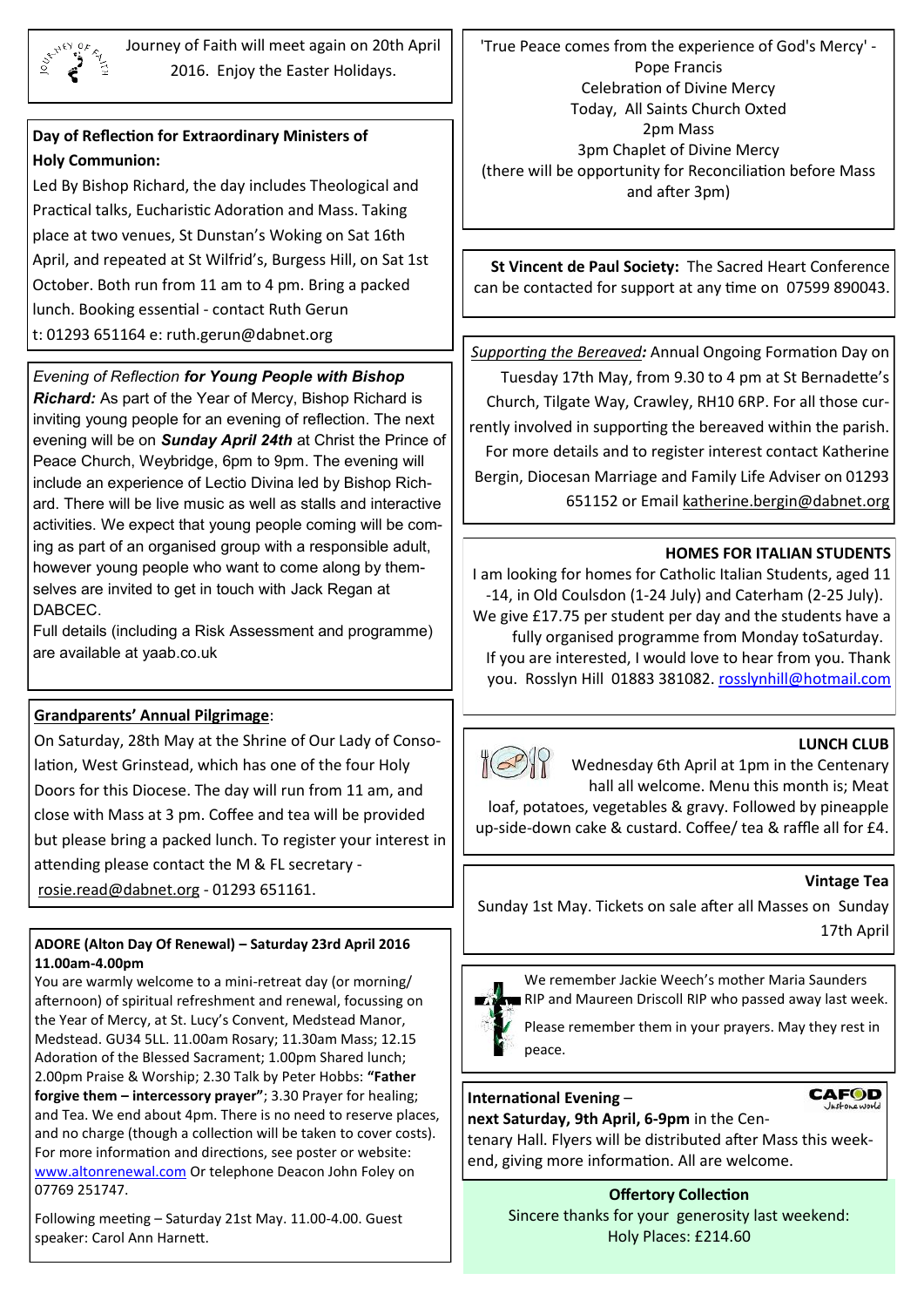| <b>WHAT'S ON IN THE PARISH THIS WEEK</b><br>Sun 3rd:<br>No Children's liturgy<br>Tea & Coffee after 10:45am Mass<br>Tea & Coffee after Mass (Old Hall)<br>Mon:<br>No Toddler Group (Old Hall)<br>Tues:<br>1pm Lunch Club (Cent Hall)<br>Wed:<br>7:30pm Presentation on the work of the<br>Fri:<br>charity Unique (Old Hall)<br>6pm CAFOD International Evening (Cent Hall)<br>Sat:<br>Sun 10th:<br>No Children's liturgy<br>Tea & Coffee after 10:45am Mass<br>The Parish Office will close from Good Friday for the<br>Easter period. The office will re open on Monday | Your Prayers are requested for the<br>following persons who are ill or housebound:<br>Pat Knight; Kathleen & John Saunders; Helen Keogh;<br>Daisy Hill; Christopher Browne; Kit Monk; Krista Thomp-<br>son; Jane Hill; Rosemary Whale; Pam Weaver; Jimmy<br>Mullen; Bernie Horrocks; Margaret Robertson; Heather<br>Tordimah; Jenny Rowen; Elizabeth Daley; Eileen, Mel &<br>Rose Lattimore; Bryan Smith; Rose Knight; Oliver Farrell;<br>Seeta Pillay; Christopher Miles; Pat McCoy; John Dunlop,<br>Elise O'Connor, John Gilford, Chris Norman, Bridget Crook,<br>Baby Tabitha Harrison, Christine Vernon, Peggy Sisman,<br>Maureen Kelly, Val Williams, Mary Wallace, Don Hancock,<br>Gina Waiton & Joe Kelly. |
|--------------------------------------------------------------------------------------------------------------------------------------------------------------------------------------------------------------------------------------------------------------------------------------------------------------------------------------------------------------------------------------------------------------------------------------------------------------------------------------------------------------------------------------------------------------------------|-------------------------------------------------------------------------------------------------------------------------------------------------------------------------------------------------------------------------------------------------------------------------------------------------------------------------------------------------------------------------------------------------------------------------------------------------------------------------------------------------------------------------------------------------------------------------------------------------------------------------------------------------------------------------------------------------------------------|
| Sorry we're<br>11th April 2016. All emails and voicemails will be<br>CLOSED<br>dealt with when the office reopens<br>Weddings<br>Congratulations to John Bunni & Golda Shelley-                                                                                                                                                                                                                                                                                                                                                                                          | Lourdes Pilgrimage 2016: The annual diocesan pilgrimage<br>to Lourdes takes place from 28 July to 5 August. Applica-<br>tions for the pilgrimage are now open and forms are availa-<br>ble on-line from their website www.ablourdes.org.                                                                                                                                                                                                                                                                                                                                                                                                                                                                          |
| Fraser who will be married this week.<br>Sacred Heart parishioner Dr. Beverly Searle, who has a doc-<br>torate in genetics, will give a presentation on the work of                                                                                                                                                                                                                                                                                                                                                                                                      | Baptisms - Amelie Nawaz and Finley Bushell will be<br>Baptised next week. Please keep them in your prayers.                                                                                                                                                                                                                                                                                                                                                                                                                                                                                                                                                                                                       |
| the charity Unique, of which she is<br>CEO (www.rarechromo.org) Beverly will give her talk at<br>7.30 pm on Friday 8th April in the Small Hall. Unique sup-<br>ports, informs and networks with families whose children<br>are born sick and disabled because of rare chromosome dis-<br>orders, as well as helping doctors and other professionals<br>working with these families. Unique now has nearly                                                                                                                                                                | Refugee Update: An update together with other infor-<br>mation can be found on the Diocesan Website or you can<br>contact Aidan Cantwell on 01293 651154 or<br>email aidan.cantwell@dabnet.orgfor more information.<br>Ecumenical Walking Pilgrimage: From Winchester to Can-<br>terbury from Saturday 13th - Sunday 28th August 2016.                                                                                                                                                                                                                                                                                                                                                                            |
| 14,000 member families in 100 countries world-<br>wide. Beverly will describe the many challenges faced by<br>families caring for their very special children and how<br>Unique helps. All very welcome to the talk.                                                                                                                                                                                                                                                                                                                                                     | More information see www.thepilgrims.org.uk<br>FIRST HOLY COMMUNION 2015 /2016<br>As normal Masses resume, candidates should                                                                                                                                                                                                                                                                                                                                                                                                                                                                                                                                                                                      |
| Grandparents Day of Reflection - "Is Modern Life Toxic for<br>Children?" A day to explore the pressures on children grow-<br>ing up in a techno centric world and how we as Grandpar-<br>ents can best support them. Led by Sue Palmer, interna-<br>tional speaker and author of 'Toxic Childhood' - a ground<br>breaking book studying the effects of contemporary child-<br>hood on child development. On Saturday 10th Septem-<br>ber, 10 am to 4 pm at The Christian Education Centre<br>(DABCEC), 4 Southgate Drive, Crawley, RH10 6RP. Drinks                      | collect a badge before Mass. If you are late for<br>Mass candidates MUST see a catechist after<br>Mass to be registered.<br>Could we also remind parents that all children should be<br>guided through Mass and supervised at all times. If you<br>have younger children please ensure that the FHC candi-<br>date is left with a responsible adult.<br>If you haven't already signed up for your sessions please<br>email fhc.sacredheart@gmail.com with your preferred<br>dates.                                                                                                                                                                                                                                |
| provided - Please bring a packed lunch. To book your place<br>contact Katherine Bergin, Marriage & Family Life Adviser<br>t: 01293 651152 e: katherine.bergin@dabnet.org<br>Day of Recollection                                                                                                                                                                                                                                                                                                                                                                          | <b>DATES FOR YOUR DIARY</b><br>Thursday 21st April 2016, 8pm - 9pm - Parent Session (Old Hall)<br>Saturday 23rd April 2016, 3:45pm - Parent & Child session 7A<br>Sunday 24th April 2016, 3:45pm - Parent & Child session 7B (Scouts,<br>Cubs & Beavers please be aware that there will be a St George's Day<br>parade on 24th April so you will need to attend the 23rd April session)                                                                                                                                                                                                                                                                                                                           |
| With Fr. Sèan. Come to Ramsgate for a peaceful away day at<br>the beautiful Minster Abbey on 30th April 11.00 - 3.30.<br>Please leave your details on the sheet in the porch. Contact<br>Eliz Wood: 01883 348081                                                                                                                                                                                                                                                                                                                                                         | Thursday 5th May - rehearsal for 7th May candidates<br>Thursday 12th May - rehearsals for 14th May candidates<br>Thursday 19th May - rehearsals for 21st May candidates<br>If you have any questions, please contact Anne Marie Young<br>via email on fhc.sacredheart@gmail.com.                                                                                                                                                                                                                                                                                                                                                                                                                                  |